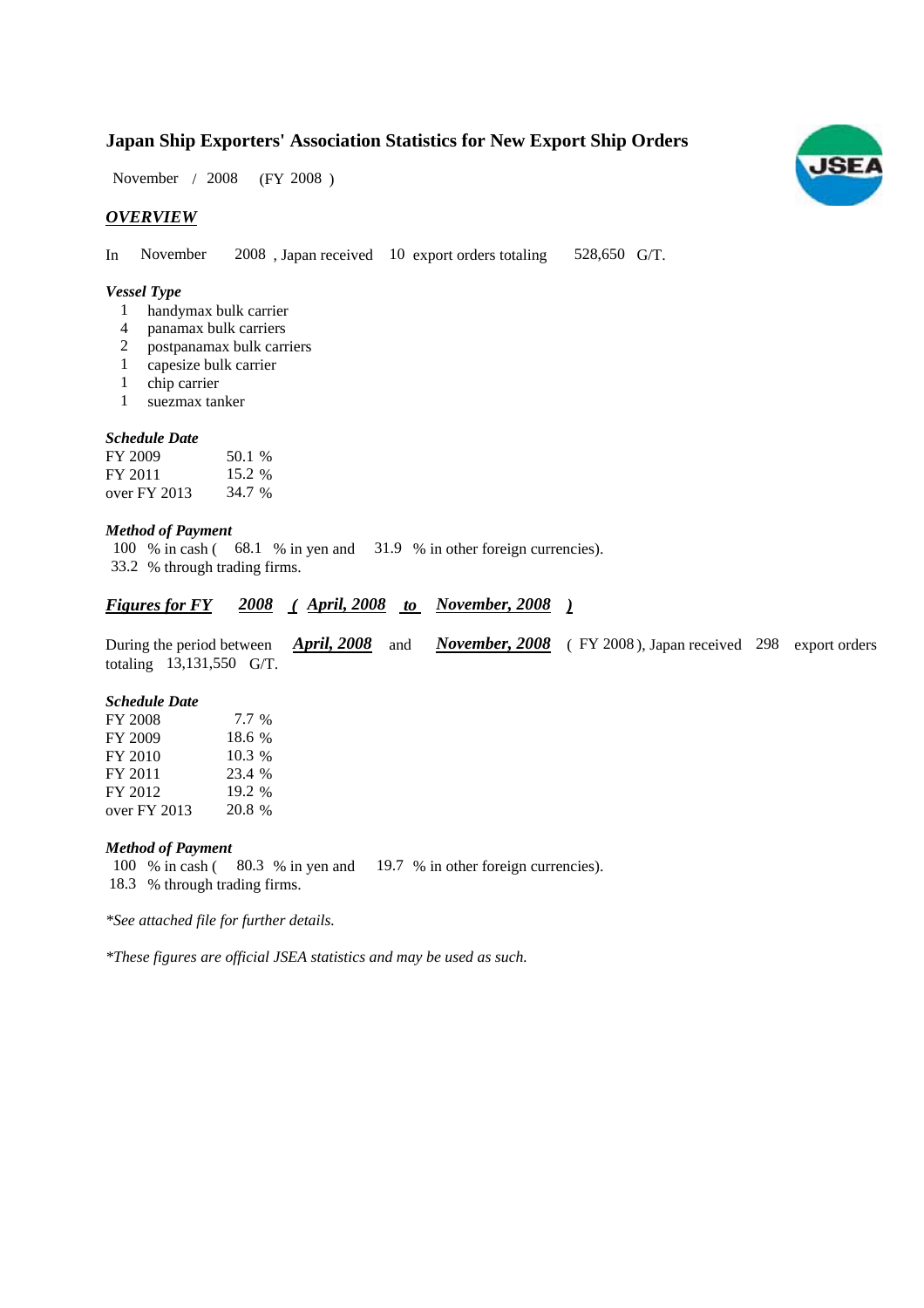## New Export Orders Placed in November 2008 (FY 2008) Based on Fiscal Year

No. G/T No. G/T No. G/T No. G/T No. G/T No. G/T No. G/T No. G/TGeneral Cargos ( 37 2,501,450 13 623,380 0 0 1 72,000 1 17,200 0 0 15 712,580 20 1,026,080 Bulk Carriers | 468| 22,185,949|| 160| 6,027,200| 36| 1,592,100| 41| 1,984,450| 7| 209,910| 9| 448,150| 253| 10,261,810|| 359| 15,585,350 Tankers | 71| 2,708,809|| 21| 1,240,160| 4| 331,500| 1| 160,300| 3| 344,700| 1| 80,500| 30| 2,157,160|| 47| 2,539,520 Combined Carriers 0 0 0 0 0 0 0 0 0 0 0 0 0 0 0 0Others | 0 | 0 | 0 | 0 | 0 | 0 | 0 | 0 | 0 | 0 | 0 |  $\mathbf{0}$ Total 576 27,396,208 194 7,890,740 40 1,923,600 43 2,216,750 11 571,810 10 528,650 298 13,131,550 426 19,150,950  $\boxed{\text{FY 2007/FY2006 } (\%) }$  \* 124.3 103.3 77.5 104 104 16.1 20.3 71.8 \*\* 88.5 In CGT | | 12,244,284| | 3,782,352| | 805,702| | 910,565| | 284,340| | 219,823| | 6,002,782|| | 8,688,179 Apr 08 to Jul 08 August 2008 September 2008 Description Apr 07 to Mar 08 Apr 08 to Jul 08 August 2008 September 2008 October 2008 November 2008 Apr 08 to Nov 08 Jan 08 to Nov 08

*Figures for shipbuilding orders of 500 G/T and over for export as steel vessels placed with JSEA members are covered.*

\*FY 2007/FY2006

\*\*Calendar Year 2008

JSEA (December 2008)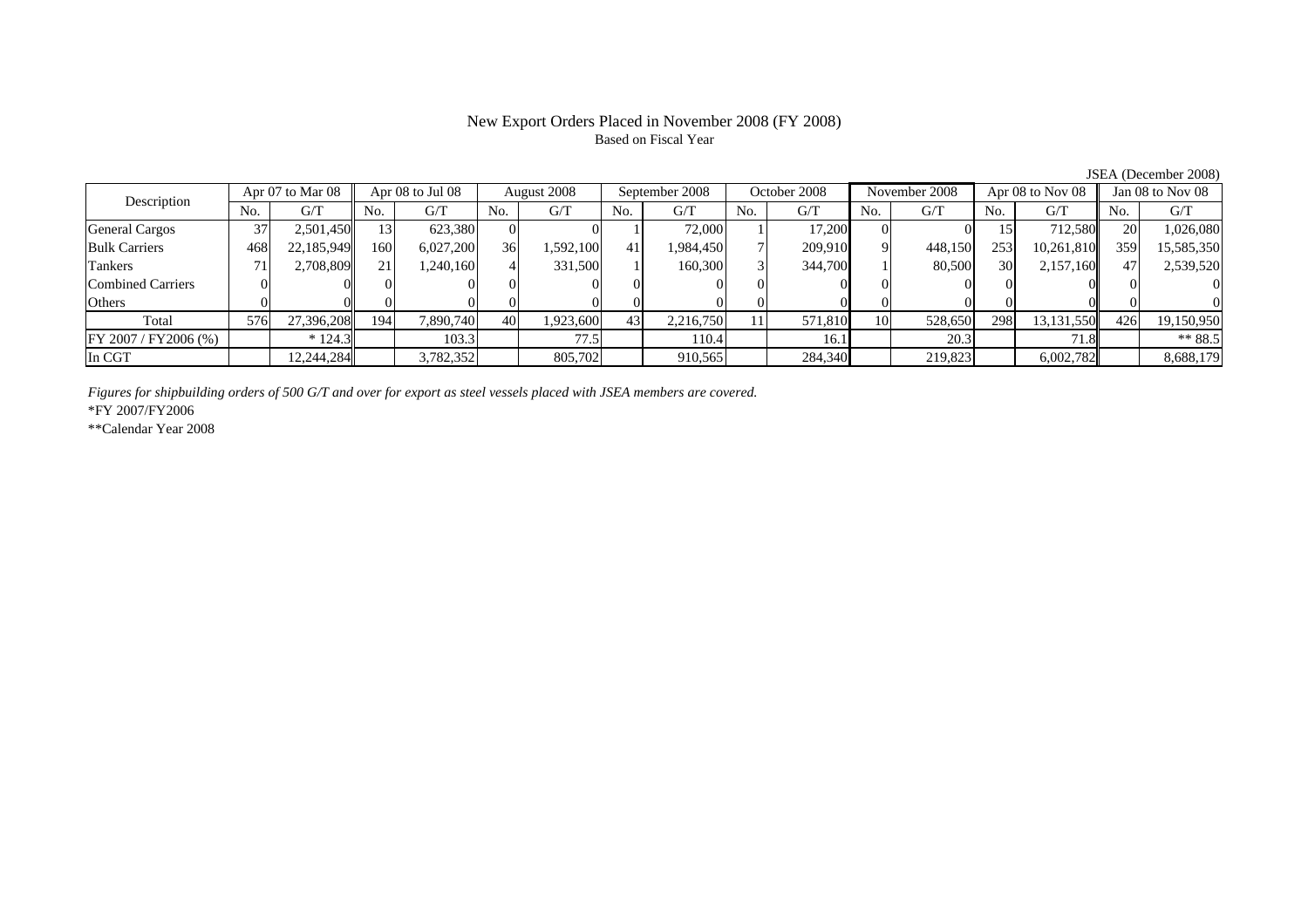# Export Ships Delivered in November 2008 (FY 2008) Based on Fiscal Year

JSEA (December 2008)

| Description              |     | Apr 07 to Mar 08 |                   | Apr 08 to Jul 08 |     | August 2008 |     | September 2008 |     | October 2008 |     | November 2008 |     | Apr 08 to Nov 08 |     | Jan 08 to Nov 08 |
|--------------------------|-----|------------------|-------------------|------------------|-----|-------------|-----|----------------|-----|--------------|-----|---------------|-----|------------------|-----|------------------|
|                          | No. | G/T              | No.               | G/T              | No. | G/T         | No. | G/T            | No. | G/T          | No. | G/T           | No. | G/T              | No. | G/T              |
| <b>General Cargos</b>    | 42  | 1.924.092        | $\lceil 3 \rceil$ | 377,741          |     | 44.619      |     | 78.712         |     | 109.191      |     |               | 19  | 610.263          | 33  | 1,326,249        |
| <b>Bulk Carriers</b>     | 203 | 8,514,614        | 62                | 2,687,346        |     | 874,753     | 14  | 604,424        | 23  | 1,119,133    | 16  | 683,7231      | 136 | 5,969,379        | 199 | 8,386,115        |
| Tankers                  | 86  | 4,992,122        | 23                | 976,576          |     | 121,289     |     | 577,899        | 61  | 331.461      | 10  | 703,729       | 54  | 2,710,954        | 83  | 4,724,531        |
| <b>Combined Carriers</b> |     |                  |                   |                  |     |             |     |                |     |              |     |               |     |                  |     |                  |
| Others                   |     |                  |                   | 7,000            |     |             |     |                |     |              |     |               |     | 7.000            |     | 7,000            |
| Total                    | 331 | 15,430,828       | 99                | 4,048,663        | 27  | 1,040,661   | 27  | 1,261,035      | 31  | 1,559,785    | 26  | 1,387,452     | 210 | 9,297,596        | 316 | 14,443,895       |
| FY 2007 / FY2006 (%)     |     | $*96.7$          |                   | 80.7             |     | 132.3       |     | 118.1          |     | 117.1        |     | 161.7         |     | 102.6            |     | ** $106.3$       |
| In CGT                   |     | 7,473,807        |                   | 2,024,567        |     | 487,960     |     | 635,957        |     | 758,169      |     | 597,113       |     | 4,503,766        |     | 6,936,498        |

*Deliveries of new shipbuilding orders of 500 G/T and over for export as steel vessels placed with JSEA members are covered.*

\*FY 2007/FY2006

\*\*Calendar Year 2008